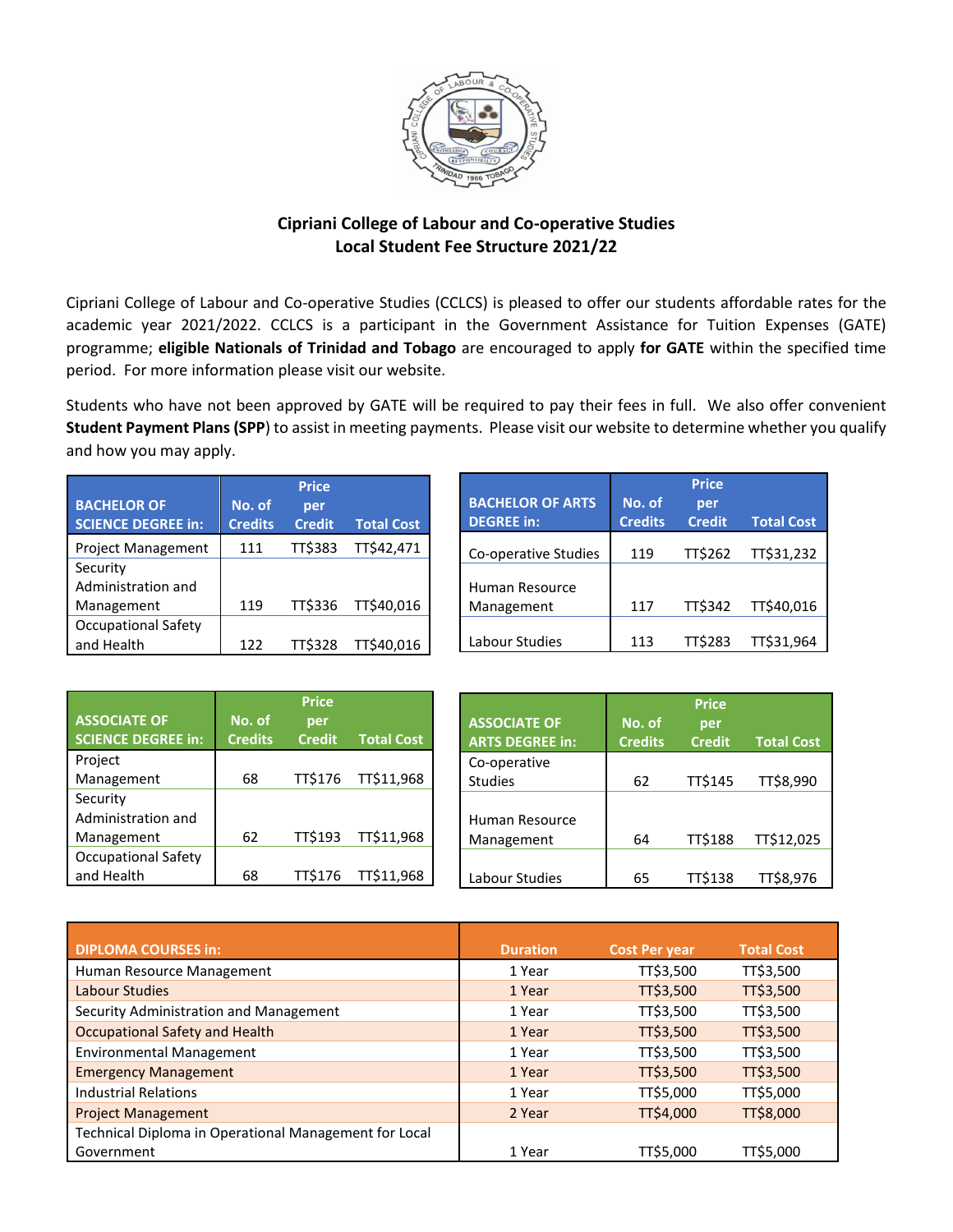| <b>CERTIFICATE COURSES in:</b>          | <b>Duration</b> | <b>Cost Per year</b> | <b>Total Cost</b> |
|-----------------------------------------|-----------------|----------------------|-------------------|
| Co-operative Studies                    | 1 Year          | TT\$3,000            | TT\$3,000         |
| Human Resource Management               | 1 Year          | TT\$3,000            | TT\$3,000         |
| Labour Studies and Industrial Relations | 1 Year          | TT\$3,000            | TT\$3,000         |
| Security Administration and Management  | 1 Year          | TT\$3,000            | TT\$3,000         |
| Occupational Safety and Health          | 1 Year          | TT\$3,000            | TT\$3,000         |
| <b>Environmental Management</b>         | 1 Year          | TT\$3,000            | TT\$3,000         |
| <b>Emergency Management</b>             | 1 Year          | TT\$3,000            | TT\$3,000         |
| <b>Project Management</b>               | 1 Year          | TT\$3,500            | TT\$3,500         |

# **OTHER FEES**

| <b>COMPULSORY FEES</b>                                | Cost          |
|-------------------------------------------------------|---------------|
| Registration Fee - Associate/<br>Diploma/ Certificate | TT\$100       |
| <b>Registration Fee - Bachelors</b>                   | TT\$300       |
| Refundable Caution Fee (one time)                     | TT\$200       |
| <b>Guild Fee</b>                                      | TT\$200       |
| <b>Student Accident Insurance</b>                     | <b>TT\$70</b> |
| <b>Administrative Fee</b>                             | TT\$300       |

| <b>OTHER FEES</b>               | Cost    |
|---------------------------------|---------|
| <b>Application Fee</b>          | TT\$100 |
| Late Registration Fee           | TT\$300 |
| <b>Student Transcript</b>       | TT\$50  |
| <b>Student ID (Replacement)</b> | TT\$40  |
| Certificate Fee                 | TT\$250 |
| Exemption Fee (per course)      | TT\$500 |
| <b>Repeat Course</b>            | TT\$800 |

Short-Course (Ten-Saturdays) and Specialised Programme fees will be posted on our website as offered.

### **DISCLAIMER**

The Board of Governors reserves the right to change tuition and other fees without notice. Tuition and other fees are not transferable.

### **REFUNDS**

Refunds to students of tuition fees will be processed in the following cases:

- Overpayment of fees
- Where requests for the following have been approved:
	- a) Leave of Absence (LOA)
	- b) Withdrawal
	- c) Deferral of Entry
	- d) Reduction in course load (drop classes)
- Where a Sponsor has paid monies to CCLCS and authorized a refund to a student.

Students are required to pay all, or a portion, of their tuition and fees for any registered course unless enrolment is officially cancelled prior to the start of classes. Refunds will be made as per the below refund schedule.